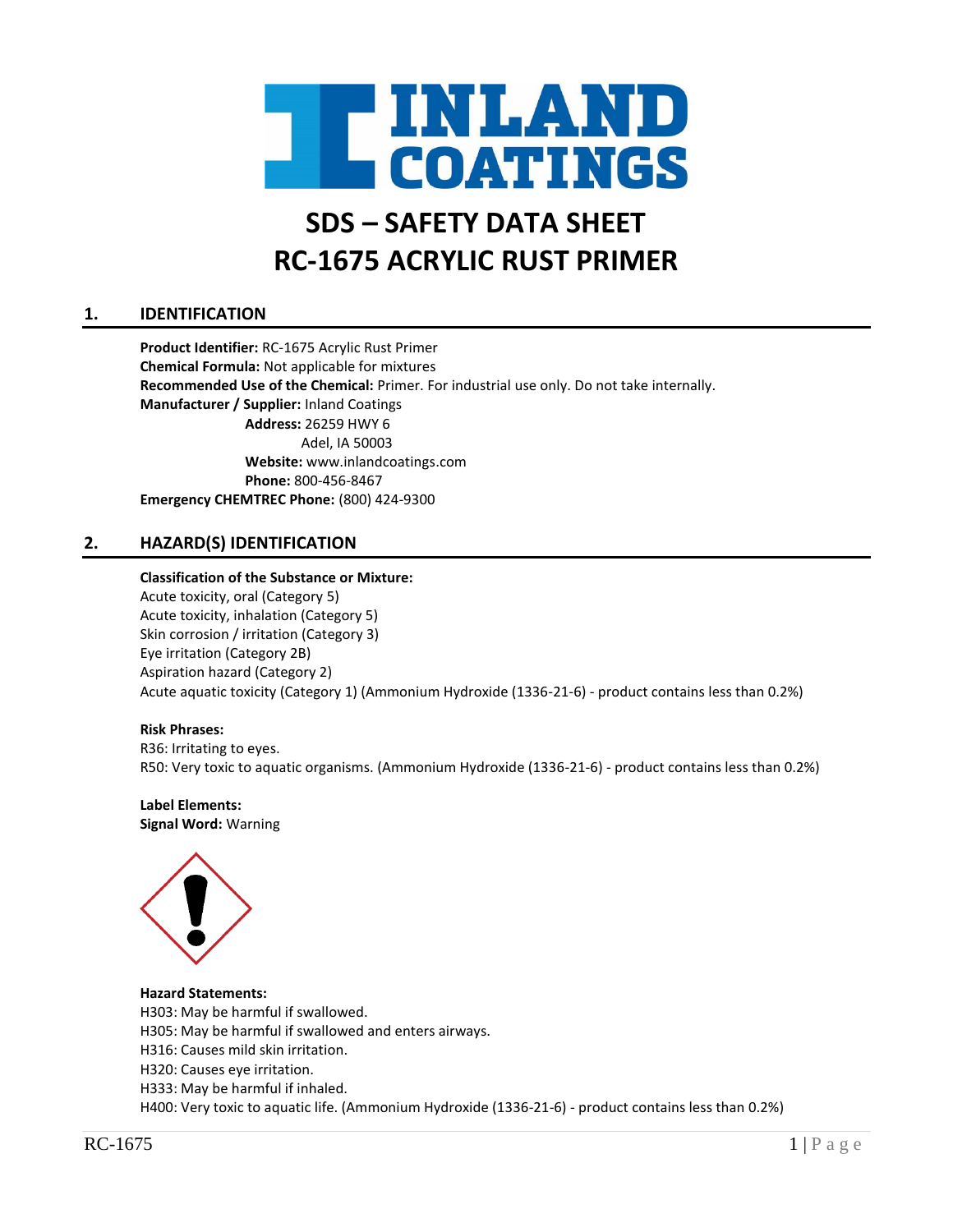#### **Precautionary Statements:**

P273: Avoid release to the environment.

P301 + P310: IF SWALLOWED: Immediately call a POISON CENTER or doctor / physician.

P303 + P361 + P352: IF ON SKIN (or hair): Remove/ take off immediately all contaminated clothing. Wash with soap and water.

P305+351+338: IF IN EYES: Rinse cautiously with water for several minutes. Remove contact lenses if present and easy to do – continue rinsing.

P308 + P313: If exposed or concerned: Get medical advice / attention.

P331: DO NOT induce vomiting.

P403+P233: Store in a well-ventilated place. Keep container tightly closed.

# **3. COMPOSITION INFORMATION / INGREDIENTS**

| <b>Ingredient</b>  | <b>CAS Number</b> | <b>EC Number</b> | Percent  |
|--------------------|-------------------|------------------|----------|
| Vinyl Acetate      | 108-05-4          | 203-545-4        | $-0.3\%$ |
| Ammonium Hydroxide | 1336-21-6         | 215-647-6        | $.0.2\%$ |

#### **4. FIRST-AID MEASURES**

**Inhalation:** If inhaled, remove to fresh air. If not breathing, give artificial respiration. If breathing is difficult, give Oxygen. Seek medical attention.

**Ingestion:** DO NOT INDUCE VOMITING unless directed by a physician! Never give anything by mouth to an unconscious person. Get medical attention immediately.

**Skin Contact:** Remove any contaminated clothing. Wash skin with soap and water for at least 15 minutes. Get medical attention if irritation develops or persists

**Eye Contact:** Immediately flush eyes with gentle but large stream of water for at least 15 minutes, lifting lower and upper eyelids occasionally. Get medical attention immediately.

# **5. FIRE-FIGHTING MEASURES**

**Fire:** Not flammable.

**Explosion:** Not combustible

**Fire Extinguishing Media:** For dry polymer, use water or Carbon Dioxide

**Special Information:** In the event of a fire, wear full protective clothing and NIOSH-approved self-contained breathing apparatus with full face piece operated in the pressure demand or other positive pressure mode.

#### **6. ACCIDENTAL RELEASE MEASURES**

**Personal Precautions, Protective Equipment and Emergency Procedures:** Remove all sources of ignition. Ventilate area of leak or spill. Wear appropriate personal protective equipment as specified in Section 8. Isolate hazard area. Keep unnecessary and unprotected personnel from entering.

**Environmental Precautions and Methods and Materials for Containment and Cleaning Up:** Contain and recover liquid when possible. Use non-sparking tools and equipment. Collect liquid in an appropriate container or absorb with an inert material (e. g., vermiculite, dry sand, earth,) and place in an approved chemical waste container. Do not use combustible materials, such as saw dust. Do not flush to sewer!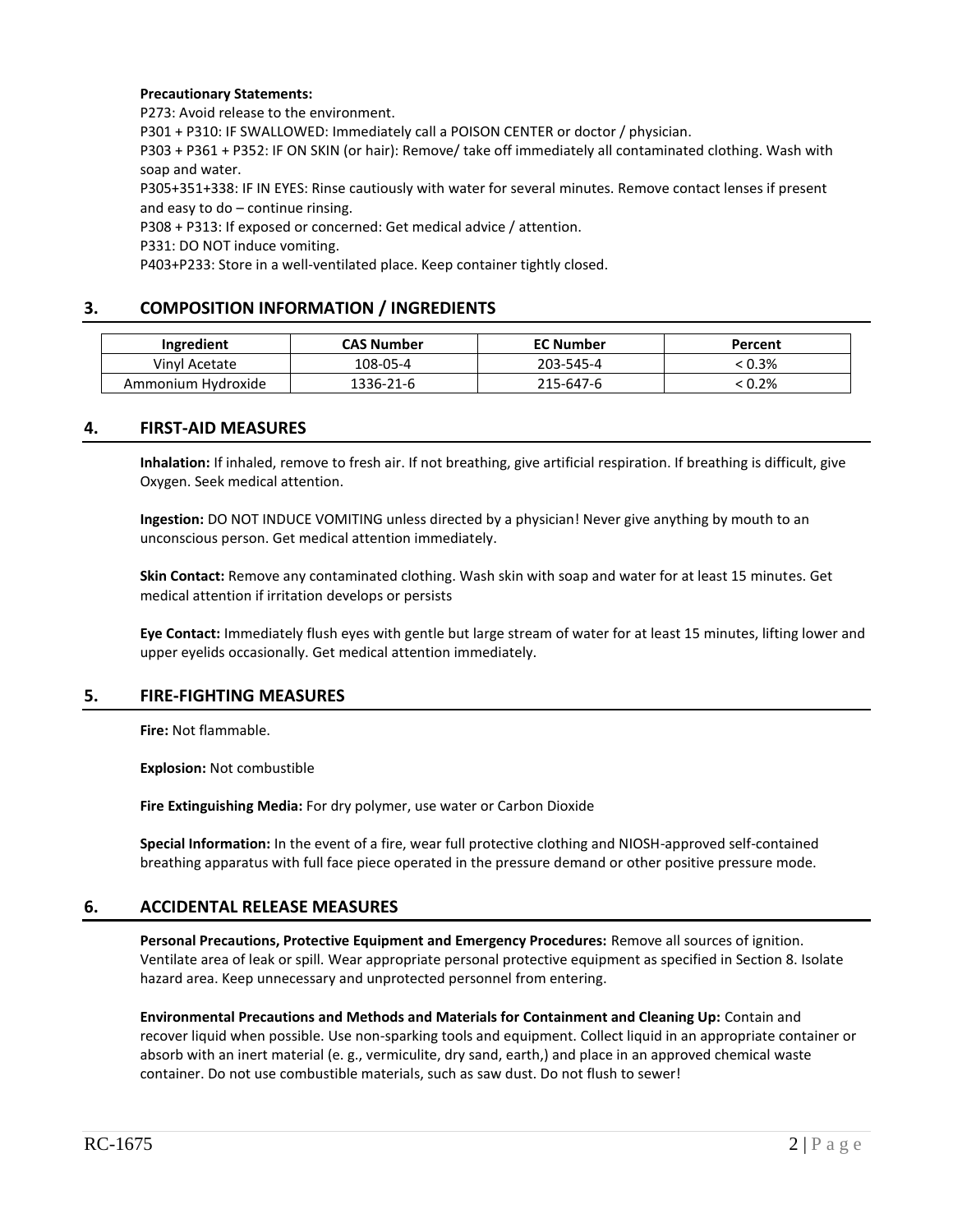# **7. HANDLING AND STORAGE**

**Precautions for Safe Handling:** Wear personal protective equipment as specified in Section 8. Ensure adequate ventilation. In case of insufficient ventilation, wear suitable respiratory equipment. Avoid prolonged or repeated contact with skin. Wash hands before eating, smoking, or using toilet facilities.

**Conditions for Safe Storage, Including Any Incompatibilities:** Keep in a tightly closed container, stored in a cool, dry, ventilated area. Protect against physical damage. Separate from acids and oxidizing materials. Containers of this material may be hazardous when empty since they retain product residues (vapors, liquid.) Observe all warnings and precautions listed for the product. Combustible Liquid. KEEP OUT OF REACH OF CHILDREN.

# **8. EXPOSURE CONTROLS / PERSONAL PROTECTION**

#### **Airborne Exposure Limits:**

Vinyl Acetate: ACGIH Threshold Limit Value (TLV): 10 ppm (8 hours) (TWA) 15 ppm (STEL) Ammonium Hydroxide: OSHA Permissible Exposure Limit (PEL): 50 ppm (NH3) ACGIH Threshold Limit Value (TLV): 25 ppm (NH3) (TWA) 35 ppm (STEL)

**Ventilation System:** A system of local and / or general exhaust is recommended to keep employee exposures below the Airborne Exposure Limits. Local exhaust ventilation is generally preferred because it can control the emissions of the contaminant at its source, preventing dispersion of it into the general work area. Please refer to the ACGIH document, Industrial Ventilation, A Manual of Recommended Practices, most recent edition, for details.

**Personal Respirators (NIOSH Approved):** Maintain adequate ventilation. A respirator is not normally required in ventilated areas. If TLV is exceeded a NIOSH / MSHA approved breathing apparatus is recommended. Contact safety equipment supplier.

**Skin Protection:** Protective / solvent resistant gloves should be worn for prolonged or repeated contact. Long pants and long sleeved shirts are recommended to reduce material contact with skin. Shoes with non-skid soles are also recommended.

**Eye Protection:** Use chemical safety goggles and / or a full face shield where splashing is possible. Maintain eye wash fountain and quick-drench facilities in work area.

**Work / Hygienic Practices:** Always follow good housekeeping practices. Avoid contact with surfaces where material will not be applied.

#### **9. PHYSICAL AND CHEMICAL PROPERTIES**

**Appearance:** Clear to hazy liquid **Odor:** Mild odor **Odor Threshold:** Not determined **pH:** Not determined **Melting Point:** Not determined **Boiling Point / Boiling Range:** > 100C (212F) **Flash Point:** Not applicable **Evaporation Rate (BuAC=1):** Not determined **Flammability:** Not applicable **Upper / Lower Flammability or Explosive Limits:** Not applicable **Vapor Pressure (mm Hg):** Of Water **Vapor Density (Air=1):** Not determined **Relative Density:** 1.05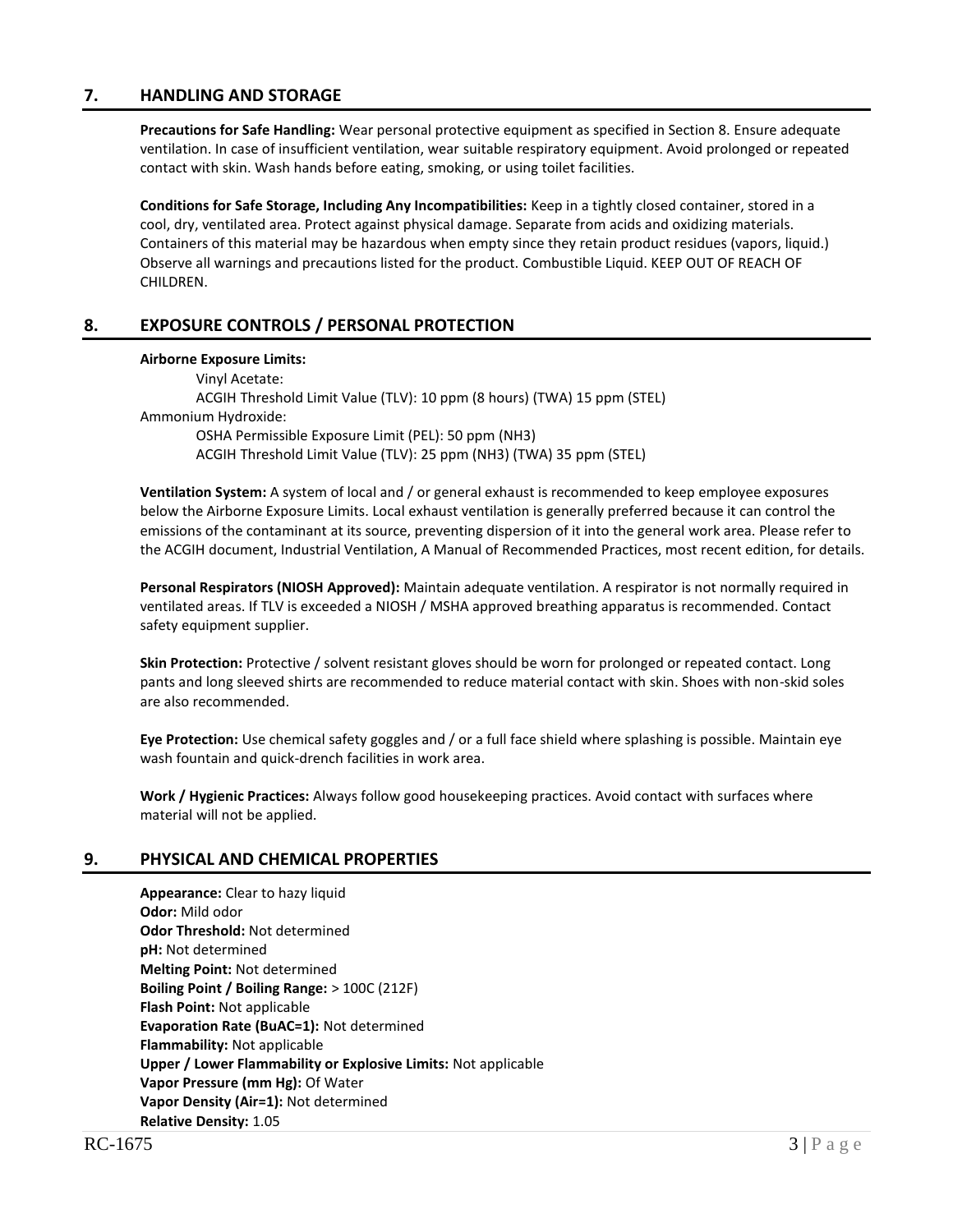**Solubility:** Water miscible **Partition Coefficient: n-octanol / water:** No data available **Auto-ignition Temperature:** Not applicable **Decomposition Temperature:** Not determined **Viscosity:** Not determined

# **10. STABILITY AND REACTIVITY**

**Reactivity and / or Chemical Stability:** Stable under recommended storage conditions.

**Possibility of Hazardous Reactions and Conditions to Avoid:** Imcompatibles

**Incompatible Materials:** Do not mix with acids, may cause gelling and / or release of Carbon Dioxide gas

**Hazardous Decomposition Products:** When dried polymer burns, Carbon Dioxide, Carbon Monoxide, and smoke are produced. Pyrolysis products may include materials such as Acetic Acid, Acrolein, and Acetaldehyde.

#### **11. TOXICOLOGICAL INFORMATION**

**Emergency Overview:** Exposure to material or vapor may cause irritation and / or redness to eyes, skin, and respiratory tract. Ingestion may cause irritation nausea and vomiting. Aspiration of material into lungs may cause chemical pneumonitis.

#### **Potential Health Effects:**

**Inhalation:** May irritate respiratory tract.

**Ingestion:** May cause irritation, nausea, and vomiting.

**Skin Contact:** may cause irritation and / or redness.

**Eye Contact:** May cause irritation and / or redness.

**Chronic Exposure:** No data available.

**Aggravation of Pre-existing Conditions:** Persons with pre-existing eye, skin, and / or respiratory disorders may be aggravated by exposure to this product.

**Specific Target Organ Toxicity - Single Exposure (Globally Harmonized System):** No data available.

**Specific Target Organ Toxicity - Repeated Exposure (Globally Harmonized System):** No data available.

**Germ Cell Mutagenicity**: No data available.

**Reproductive Toxicity:** No data available.

**Aspiration Hazard:** Aspiration of material into lungs may cause chemical pneumonitis.

#### **Numerical Measures of Toxicity:** Cancer Lists: NTP Carcinogen

| <b>Known</b> | Anticipated | <b>IARC Category</b> |
|--------------|-------------|----------------------|
| No           | No          | None                 |

Emulsion contains formaldehyde at concentrations below .07% by wt. and vinyl acetate below .3% by wt. Both of these are minor volatile components. Both will migrate from the emulsion and establish an equilibrium condition in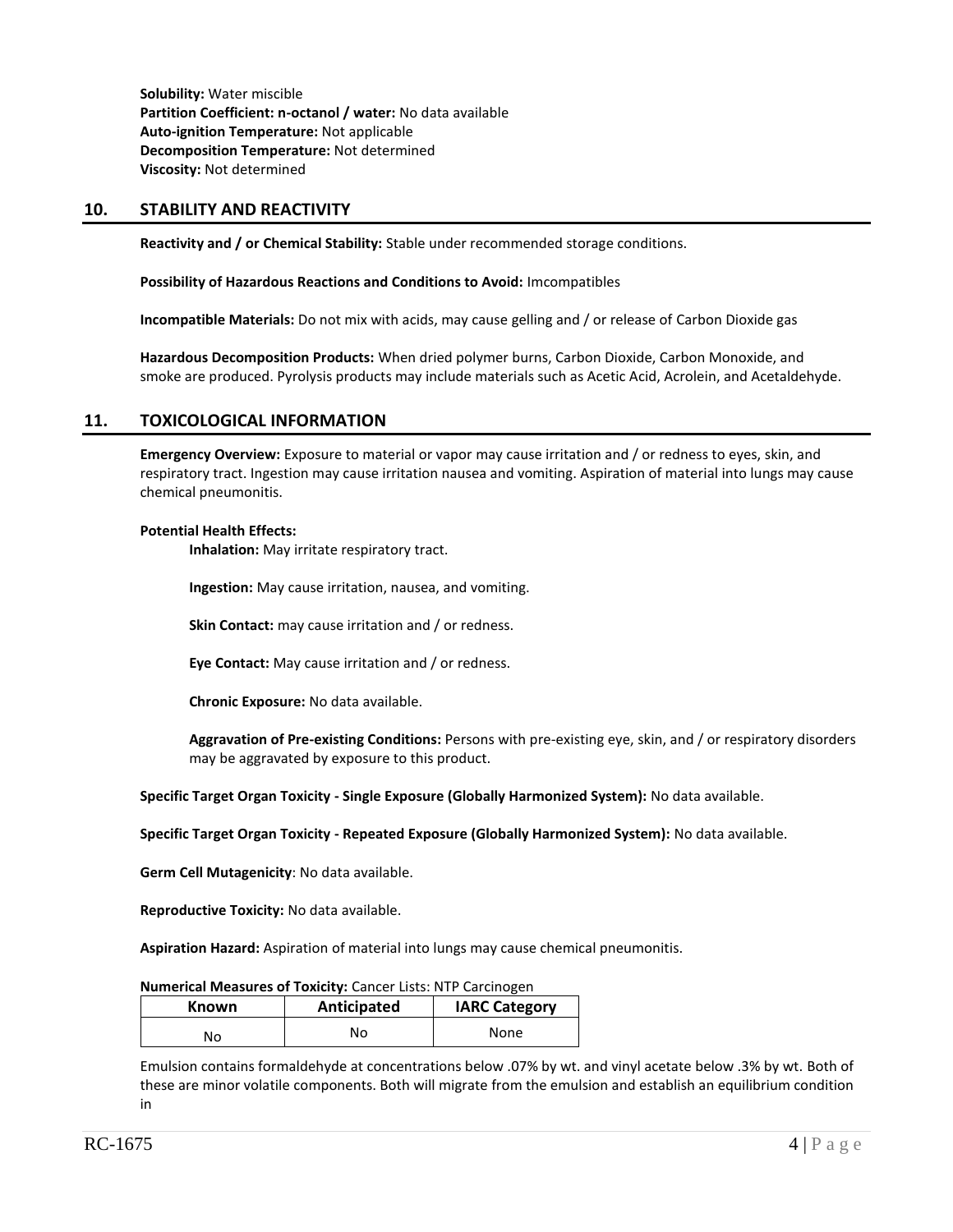the headspace between the storage container and the liquid emulsion. Levels in excess of the TLV's (1ppm for formaldehyde, 10 ppm for vinyl acetate) can accumulate in non-vented headspace above stored emulsion. Drums should be opened in a well ventilated space. These components or their vapors have been shown to cause cancer in laboratory animals. There is limited evidence for carcinogenicity of formaldehyde gas (vapors) in humans.

#### **Acute Toxicity:** Vinyl Acetate: Oral rat LD50: 2,900 mg/kg Inhalation rat LC50: 14.1 mg/l (4 hours) Dermal rabbit LD50: 2,335 mg/kg Ammonium Hydroxide: Oral rat LD50: 350 mg/kg; eye, rabbit, standard Draize, 250 ug; severe Investigated as a mutagen

# **12. ECOLOGICAL INFORMATION**

**Ecotoxicity:** No data available for components with the exception of Ammonium Hydroxide (1336-21-6), which is very toxic to aquatic organisms. 2150 product contains less than 0.2% of this component.

**Persistence and Degradability:** No data available.

**Bioaccumulative Potential:** No data available.

**Mobility in Soil:** No data available.

**Results of PBT and vPvB assessment:** No data available.

**Other adverse effects:** An environmental hazard cannot be excluded in the event of unprofessional handling or disposal.

# **13. DISPOSAL CONSIDERATIONS**

Processing, use or contamination of this product may change the waste management options. State and local disposal regulations may differ from federal disposal regulations. Dispose of container and unused contents in accordance with federal, state and local requirements. Empty containers may retain hazardous properties. Containers must not be used for other purposes. Do not weld or flame cut an empty container. Do not transfer to unmarked containers. Follow all SDS label warnings even after container is empty

#### **14. TRANSPORT INFORMATION**

**UN Number:** UN1139 **UN Proper Shipping Name:** Coating Solution

**Land Transport ADR/RID and GGVS/GGVE (Cross Border / Domestic) Packing Group:** III **Transport Hazard Class(es):** 3

**Maritime Transport IMDG/GGVSea Packing Group:** III **Transport Hazard Class(es): 3**

**Air Transport ICAO-TI and IATA-DGR Packing Group:** III **Transport Hazard Class(es):** 3